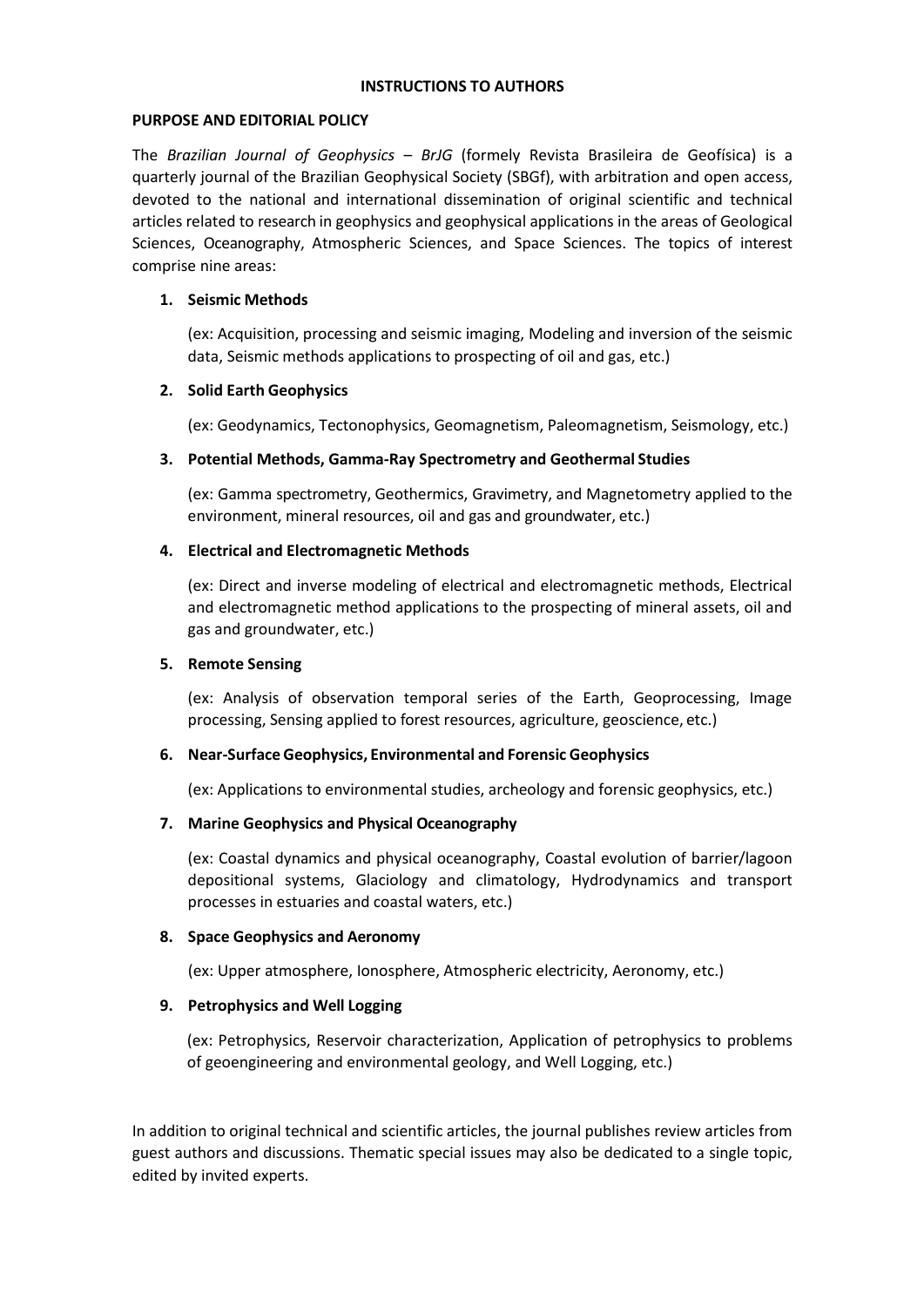Editorial work is fulfilled by nine Divisional Associate Editors (distributed according to the areas previously specified), Editorial Board members and a group of reviewers, whose names are announced periodically.

Manuscripts submitted to *BrJG* are reviewed by at least two specialists chosen by the Editors whose names are kept anonymous. Moreover, the authorship of the article is not disclosed to the reviewers during the review phase (Blind Review).

All copyrights are reserved to authors. The journal keeps publishing rights, and allows the reproductions of any parts of the text and non-commercial use of figures, maps and others illustrations, when due reference to the article is assigned.

Ideas, concepts, content and writing style are the sole responsibility of the authors. However, political, commercial or religious quotes will not be allowed in the article. **Only articles that receive favorable opinion of the editorial board, based on quality criteria, will be accepted for publication.**

# **PREPARATION OF THE MANUSCRIPT**

- 1. All manuscripts submitted for appraisal by the Editorial Board of the Brazilian Geophysical Journal (*BrJG*) should be sent electronically by means of the journal website [\(www.rbgf.org.br\)](http://www.rbgf.org.br/), using the link Submission. To start the submission process, the corresponding author should be registered in the system as "author". The system is selfexplanatory and, when the process is finished, the author will receive a message on his/her registered email confirming submission and identification number of the article.
- 2. Before starting the submission process, authors should check if the manuscript fully complies with the rules described in this document. The body of the manuscript should be written in two columns (except the Abstract and Resumo) with 1.5 spacing, using Arial font size 11, justified and presenting top, bottom and left margins of 2 cm and a 1.5 cm right margin. Authors should submit the article for appraisal using the doc or PDF format.
- 3. The text should be written in English and contain a summary in English (Abstract) and a summary version in Portuguese (Resumo), each approximately 200 words. These parts should not include references. The respective article titles should be presented in both languages, plus an abbreviated English version (*running title*). **To ensure the anonymity of the authors of the manuscript in the peer review process, this document should not contain any evidence to the authorship identification**. All data related to the identification of authors must be registered in the *online* submission form, and may be sent separately as "supplementary document".
- 4. In the Abstract and Resumo, authors must provide three to five keywords, in English and Portuguese respectively, separated by commas. Keywords should not repeat words in the title. Use capital letters only when spelling requires.
- 5. Additionally, you should send a "supplementary document" that should contain the title of the article in English and Portuguese, full name of each author, their institutions and their addresses, and complete mailing address, including telephone and email.
- 6. Before the Abstract, the article text must provide the area corresponding to the article substance (according to 1-9 aforementioned areas).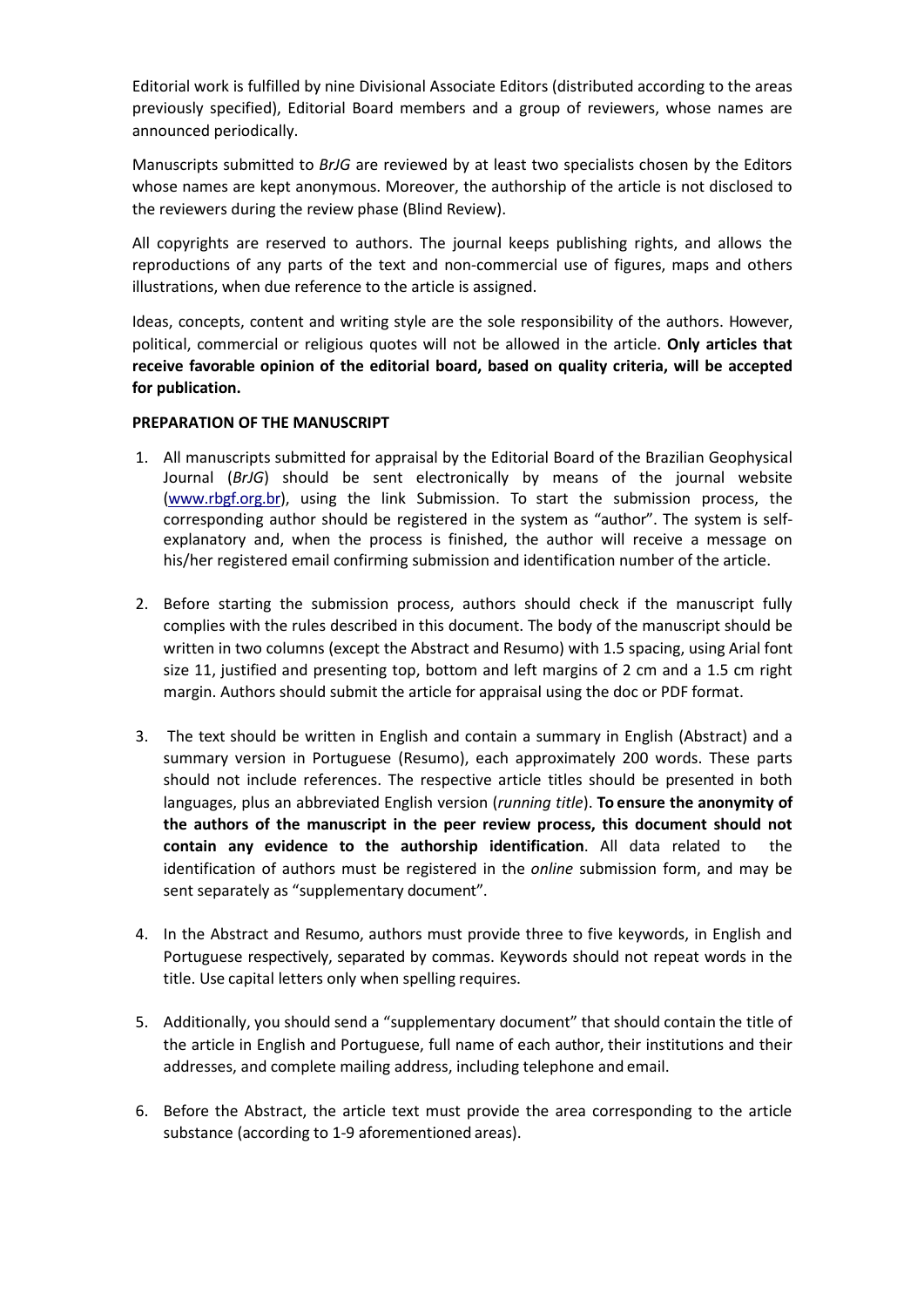- 7. During submission, the author must suggest at least four names of possible reviewers, who are able to critically assess the manuscript submitted to *BrJG*.
- 8. The authors should detail any potential conflict of interest related to the submitted article. The conflict may be personal, commercial, political, academic or financial. If necessary, authors may request that the manuscript not be assessed at certain institutions or reviewers, in order to avoid possible conflicts of scientific interest.
- 9. Tables and figures should be inserted in the text, as quoted, and followed by their captions. Do not put captions on the figures themselves. Figures and tables with the respective captions should be submitted in English. In the text, citations of figures and tables, when appearing between brackets, should be referred to as (Fig. 1), (Figs. 2 and 3), (Table 1) and (Tables 2 and 3), for example.
- 10. The images should be in color when the use of colors is essential for understanding the figures or considered strictly necessary in the context of the manuscript. The production of images should consider the understanding of them, even when they are printed in grayscale.
- 11. Attach the original picture files (tiff or jpg) only when required. The figures will be published with maximum dimensions of 16.2 cm  $\times$  22 cm, therefore, the images must be created considering possible reduction, so that the details, symbols and letters become clear after reduction. The author should take into account that the size of the characters after the final reduction may not be less than 1 mm.
- 12. Tables should be self-explanatory and not very extensive. The density of information in the tables should take into account possible reductions.
- 13. Footnotes should be indicated by Arabic numerals, superscripts in the text and described at the end of the page itself.
- 14. Authors should provide clear instructions on the composition of symbols in formulas or equations. Equations should be numbered by Arabic numerals in brackets and in sequence on the right side of the sheet. In the text, they shall be referred to as Eq. (1), (2) and (3), for example.
- 15. Whenever possible, the units must be used according to the International System.

**REFERENCES**

16. Subtitles are positioned to the left margin and the conventional structure of scientific articles should be observed, whenever possible, in the following order: **INTRODUCTION METHODOLOGY Theoretical Revision Laboratory Measurements RESULTS DISCUSSION CONCLUSION APPENDIX ACKNOWLEDGMENTS**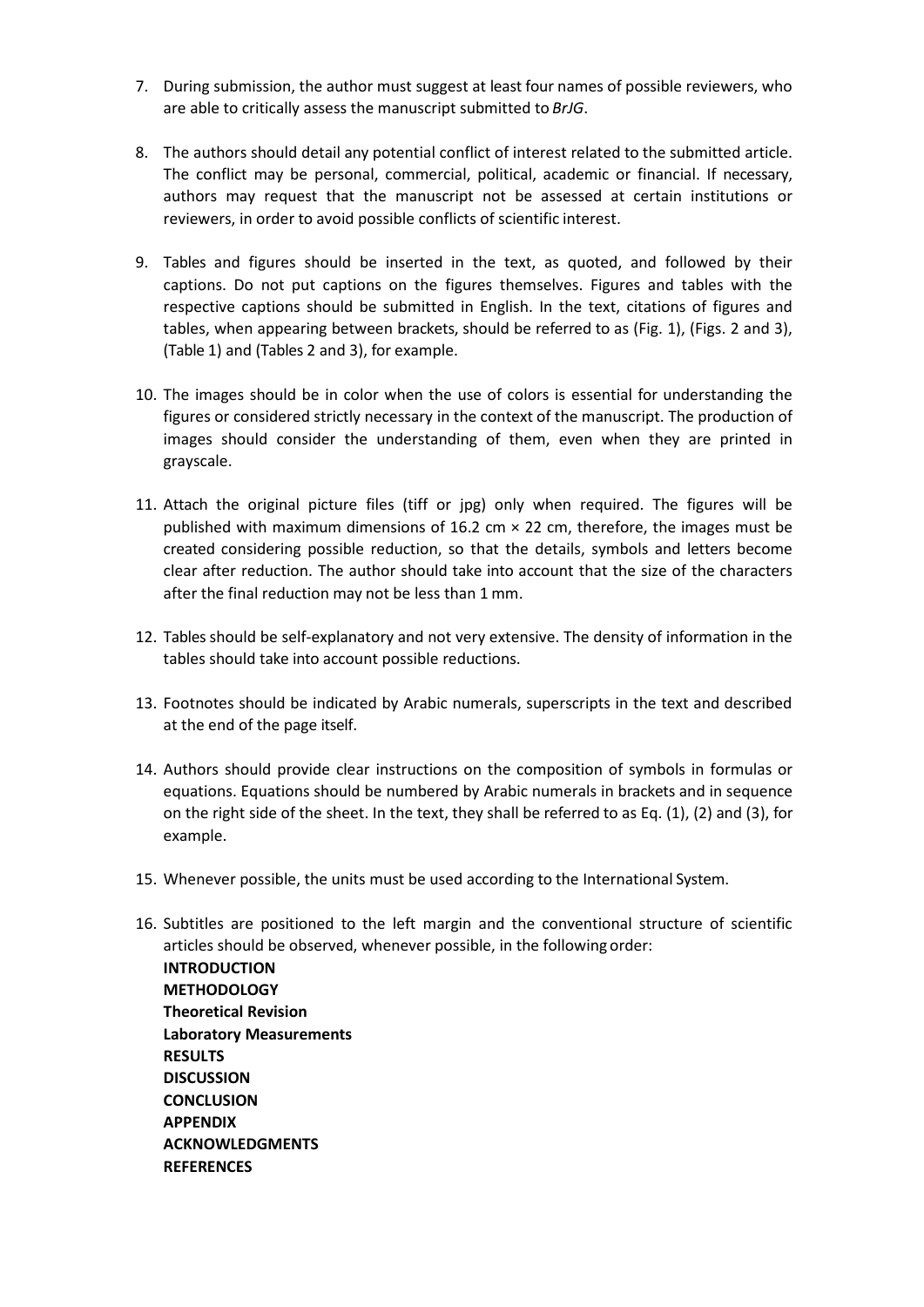- 17. When necessary, acknowledgments and credits to the funding institutions should appear in the Acknowledgments section.
- 18. The references are listed in alphabetical order of first author's surname. When several references of the same first author appear, they should be sorted first by the date of publication in ascending order and then by the number of authors. Examples:

BOTT MHP. 1982. Stress based tectonic mechanisms at passive continental margins. In: SCRUTTON RA (Ed.). Dynamics of Passive Margins. Geodynamics Series, vol. 6, AGU, 147- 153.

CHAPMAN DS & POLLACK HN. 1975. Global heat flow: a new look. Earth Planet. Sci. Lett., 28: 23-32.

MILANI EJ, BRANDÃO JASL, ZALÁN PV & GAMBOA LAP. 2000. Petróleo na Margem Continental Brasileira: Geologia, Exploração, Resultados e Perspectivas. Brazillian Journal of Geophysics, 18(3): 351-396.

OLIVEIRA VF. 1986. Análise de Dados Sísmicos registrados com Grandes Afastamentos entre a fonte e os receptores. Master Dissertation on Geophysics – Programa de Pósgraduação em Geofísica, Centro de Pesquisa em Geofísica e Geologia, Universidade Federal da Bahia, Brazil, 1986. 109 pp.

SILVA EFF, PORTUGAL RS & VICENTINI A. 2007. Model rays for depth-to-time conversion. In: International Congress of the Brazilian Geophysical Society, 11., 2009, Salvador. Proceedings... Salvador, Brazil: SBGf, 2009. CD-ROM.

VENING MEINESZ FA. 1964. The Earth's Crust and Mantle. Developments in Solid Earth Geophysics (1), Elsevier, N.Y., 435 pp.

The abbreviations of the journals names can be found in the database in which the journal is indexed or in the World List of Scientific Periodicals. In the text, citations should be consistent with those in the reference list and vice versa. References will be cited as: Bott (1982), Chapman & Pollack (1975), Chandler et al. (1981), or (Bott, 1982; Chapman & Pollack, 1975; Chandler et al., 1981), for example. Articles by the same authors and presenting the same dates must be distinguished, with a lowercase letter (a, b, c ...) after the year.

- 19. After the article has been accepted for publication, authors will receive specific instructions for the preparation of the final version, which will also be submitted by means of the system. At this time, the article cannot be sent in PDF format. We recommend that authors submit the final version in MS-Word or LaTeX system using the article style or some other similar format. For publication, figures should be submitted with a resolution of 300 dpi. Figures and tables that do not meet the journal standard will be returned to the author for a new submission.
- 20. If the corrections suggested by the reviewers are not addressed by the authors in 30 days, the reviewing process will be suspended. A new process of submission and review will be needed.